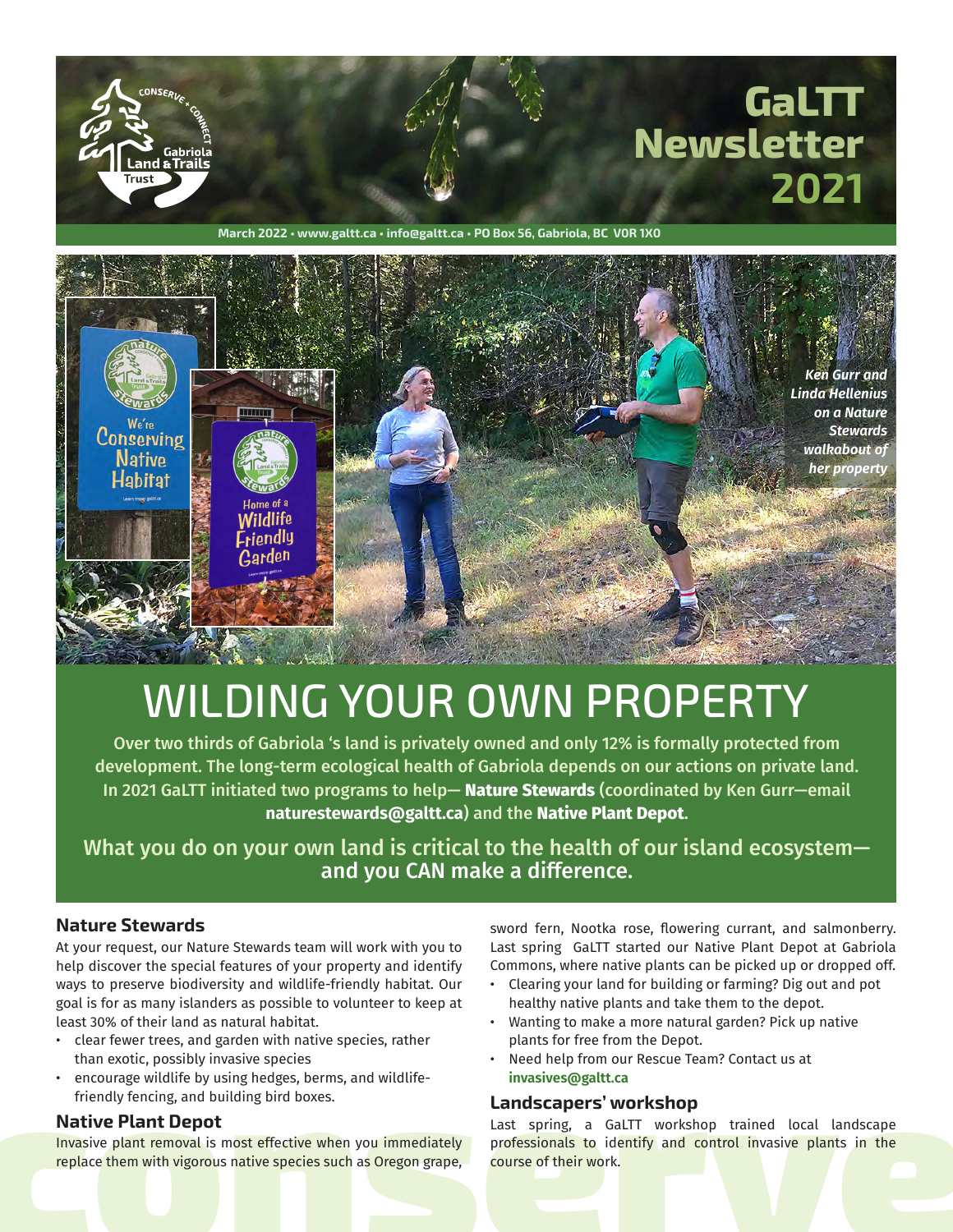On Easter Sunday, a work crew pulled dozens of immature green Scotch broom plants from the meadow in Elder Cedar Nature Reserve—before they become a seed-spreading problem! As May approached, we turned our attention to broom that was already blooming vigorously at the

south end. Our volunteers led broom bashing sessions at Drumbeg Park, Burren's Acres, on Paisley Place, and at the school. Gabriolans were encouraged to tackle broom in their own neighbourhoods and near their favourite walks. Amazing island-wide work was done.

The culled broom was collected all around the island and trucked to the South Firehall parking lot (with permission!) for fire-safe disposal later. THANK YOU to the many volunteers who helped cut, haul, truck and pile the cut broom.



#### **Tansy Ragwort:**

In summer our volunteers shifted focus to Tansy Ragwort working hard in cooler evenings to remove it before it went to seed a little earlier than usual this very hot summer.

The invasives team finished up a year of very hard work in early December, by removing a variety of pesky plants (the holly and the ivy too!) from Gabriola Sands Provincial Park at Twin Beaches, noting with satisfaction the still-clear areas where they had previously removed a bad infestation of Daphne laurel—plans are afoot to replant the spaces with native plants.

### ...and restoration work

Camas lilies are spreading nicely again in Drumbeg Garry oak meadow, and we finished our summer work there by removing clumps of orchard grass, which impede the spread of wildflowers. In November, using a Park Enhancement Fund grant from BC Parks, GaLTT bought native plant plugs and resumed restoration work in the meadow where broom had been cleared.

**continuos**<br>
On Easter Sunday, a work<br>
crew pulled dozens of<br> **contage of the contage of the connect connect and the contage of the privaty of the last neighbourhood trail wind www.<br>
February 21 saw the last neighbourhood** Our trail crews have been inhibited during Covid because much of their work, especially Boardwalk building, requires them to work closely together. So a small "bubble" of core workers kept the work going during restrictions. Special thanks are due to Barry Moerkerken and Peter Danenhower, who nearly always participate, and to Don Machel, who singlehandedly and regularly trims trails all over the island. Trail-work volunteers closed out 2021 by rerouting (to avoid trespass) part of the trail connecting Lockinvar Lane to the clinic through the new RDN park. They carefully removed the sword ferns and other native species and took them to our Native Plant Depot.



### INVASIVES: culls, disposal...

On Earth Day we organized an island-wide pick up of cut invasive species and took them by truckloads to the South Firehall for disposal. Some islanders took their own cut invasives there. THANK YOU Gabriolans! Disposal remains a problem that GaLTT is working to solve with the help of our Fire Department and the RDN and BC Parks Departments.

#### **Daphne laurel**

In January '21 our Covid-distanced volunteers removed HUGE piles of Daphne laureola from the Whalebone Community Parks. RDN Parks staff hauled away the piles for disposal in Nanaimo. Work parties continued until March to pull Daphne all around the island before it went to seed. In January '22 we removed more from the Drumbeg neighbourhood to prevent park reinfestation—it's taking over our forest understorey, especially on private land.



### TRAIL WORK AND BOARDWALK BUILDING

#### **MacDonald Peterson boardwalk completed**

A major accomplishment in 2021 was completing the 170-metre MacDonald Peterson boardwalk over deep wetland. A 3-day October work party installed a 27-metre section of the boardwalk to complete the planned project, but needed to install another 16ft of boardwalk in December because water was pooling at the Peterson end. The work was partially funded with a third much-appreciated grant from the Gabriola Recreation Society.

#### **Improving accessibility at Twin Beaches**

A year ago, our wonderful trail-work volunteers bent low (supervised by an archeologist and a Snuneymuxw representative) to carefully excavate beside the trails on the Pilot Bay side of Gabriola Sands Provincial Park. This, with some salal clipping, was preparation for widening and flattening pathways from the parking lots to a shore-side viewpoint, an adapted picnic table, and an accessible outhouse—our first steps to improve accessibility in the park for those with physical disabilities. Gabriola Lions Club pitched in with people and equipment to spread huge loads of "cart-path gravel" on top of landscaping cloth over the paths. Once it was tamped down, the paths became wheelchair- and stroller-accessible. Barry Moerkerken rebuilt the picnic tabletop to accommodate a wheelchair. A small but mighty crew shifted the outhouse, put in grab bars, and made the doorlatch reachable, so that it too could become accessible. The work, including a little weatherdependent concrete-pouring for the enlarged picnic table and outhouse pads, continued until April.

#### **Jamie Doig's resting benches**

Part of trail accessibility is the provision of opportunities for walkers to rest periodically. Using fine maple donated by Tom and Charlotte Cameron, volunteer Jamie Doig has built a series of very beautiful, simple resting benches, which he and other volunteers installed beside trails in Cox and 707 Community Parks. **THANK YOU, JAMIE!**



*We are very grateful to Gabriolan Mark Halliwell who used his wheelchair to field test our improvements, ensuring that they actually helped! We were sad to learn that Mark passed away in October.*



## GUIDED + SELF-GUIDED WALKS

#### **Great winter walkabouts WW1 and WW2**

February '21 saw the last neighbourhood trail walk in our first Great Winter Walkabout. Many Gabriolans had discovered new trails while "Walking into Spring"—thanks to Lou's great idea and Nola's 12 super trail maps. We left the signage and ribbons up until February 28 because January rain meant very muddy trails, delaying explorations. We had such positive feedback about these walks during Covid shutdowns, that we spent the Fall planning another Winter Walk series to be launched in January '22 with 10 weekly walks focussing on favourite trees.

We are grateful to Gabriola Recreation Society for providing funding, and to North Road Sports for distributing the trail journals and donating the prizes.

### **Gabriola End-to-End Trek**

On September 11, over 100 people walked with GaLTT guides on 16km of trails or quiet roads from Silva Bay to Surf Lodge. We took it easy, with two rest stops along the route where people could join or leave our walk. There was a little light rain, and it was great to arrive at Surf Lodge for refreshments after the last damp and most strenuous leg.

#### **Silent Sound Walks with DinahD**

On a blustery October morning, around 30 walkers joined soundartist DinahD for a spaced and silent 4-km Soundwalk at Gabriola's north end. They focussed on the sounds in their environment and pondered their human role in this place. They heard the swoosh of raven wings, rain dripping onto salal leaves, and rustles underfoot, while learning how to audio-map their environment and document the adventure. Afterwards they gathered over hot chocolate (thanks Clever Trevor!) to discuss their insights and went home with a broader sense of their environment, a keepsake journal, and many good memories. Dinah followed up with another silent guided walk at Gabriola's Tle:Ltxw Village site on False Narrows—great idea to fine-tune our senses!





*to recover some for community use.*